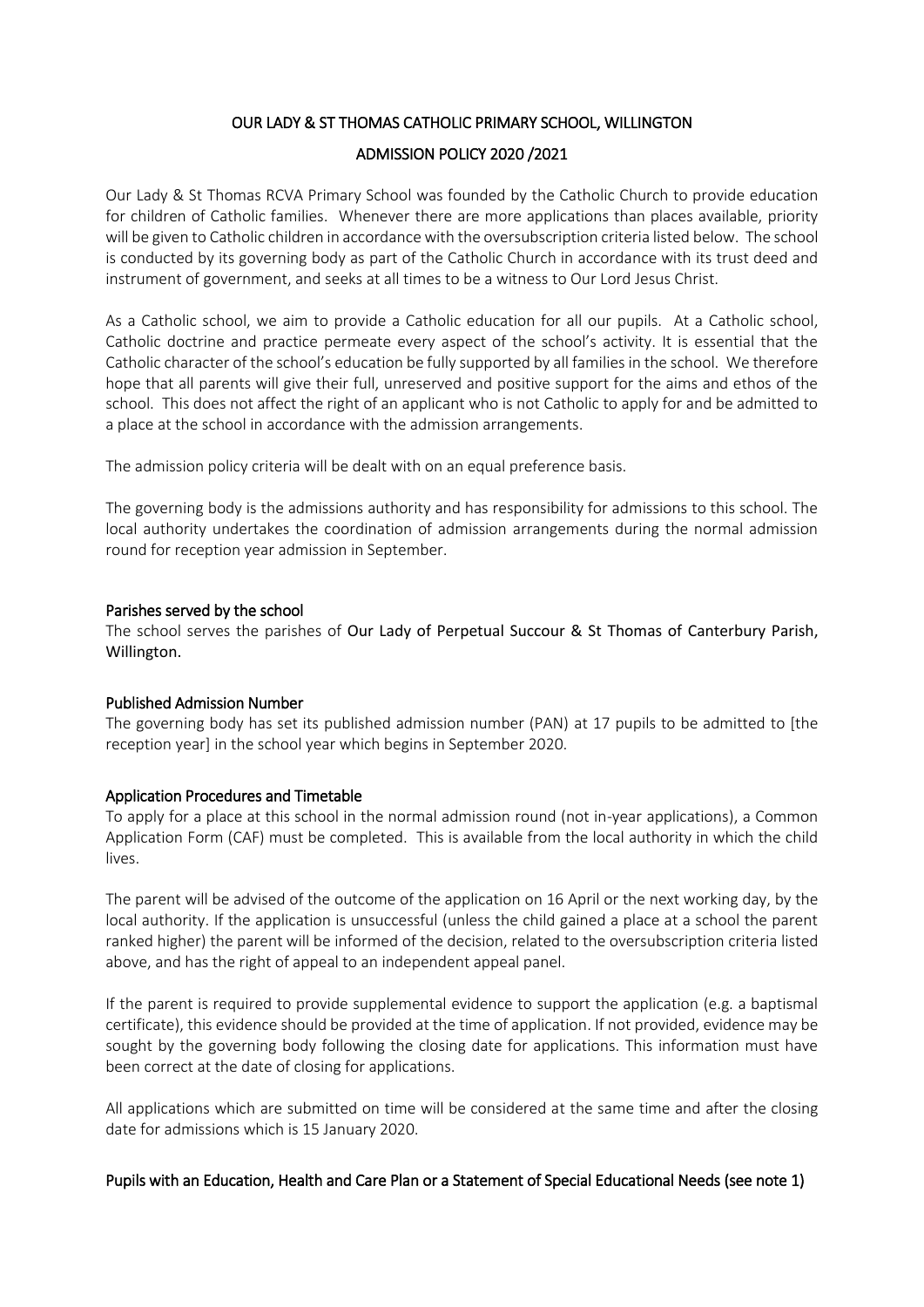The admission of pupils with an Education, Health and Care Plan or a Statement of Educational Needs is dealt with by a completely separate procedure. Children with an Education, Health and Care Plan or a Statement of Special Educational Needs that names the school must be admitted. Where this takes place before the allocation of places under these arrangements this will reduce the number of places available to other children.

## Late Applications

Late applications will be administered in accordance with the home local authority Primary Coordinated Admissions Scheme. Parents are advised to ensure that the application is submitted before the closing date.

# Admission of Children below Compulsory School Age and Deferred Entry

A child is entitled to a full-time place in the September following their fourth birthday. A child's parents may defer the date at which their child, below compulsory school age, is admitted to the school, until later in the school year but not beyond the point at which they reach compulsory school age, or beyond the beginning of the final term of the school year for which an offer was made. A child may take up a part-time place until later in the school year, but not beyond the point at which the child reaches compulsory school age. Upon receipt of the offer of a place a parent should notify the school in writing, as soon as possible, that they wish to either defer their child's entry to the school or take up a part-time place.

# Admission of Children outside their Normal Age Group

A request may be made for a child to be admitted outside of their normal age group, for example, if the child is gifted and talented or has experienced problems such as ill health.

Any such request should be made in writing to the headteacher of the school. The governing body will make its decision about the request based on the circumstances of each case and in the best interests of the child. In addition to taking into account the views of the headteacher who has statutory responsibility for the internal organisation, management and control of the school, the governing body will take into account the views of the parents and of appropriate medical and education professionals.

## Summer Born Children

The parents of a summer born child, i.e. a child born between 1 April and 31 August, may request that the child be admitted out of their normal age group, to the reception class in the September following their fifth birthday and that that the child will remain in this cohort as they progress through school.

Parents who want to make this request should make an application for their child's normal age group at the usual time. The application to the local authority should include this request and in addition it should be made in writing to the headteacher of the school. The local authority will liaise with the governing body that will make its decision about the request based on the circumstances of each case and in the best interests of the child. In addition to taking into account the views of the headteacher, who has statutory responsibility for the internal organisation, management and control of the school, the governing body will take into account the views of the parents and of appropriate medical and education professionals.

Parents will be informed of the outcome of the request before primary national offer day.

If the request is agreed by the governing body, the application for the normal age group may be withdrawn before a place is offered. If the request is refused, the parent must decide whether to accept the offer of a place for the normal age group, or to refuse it and make an in year application for admission to year one for the September following the child's fifth birthday.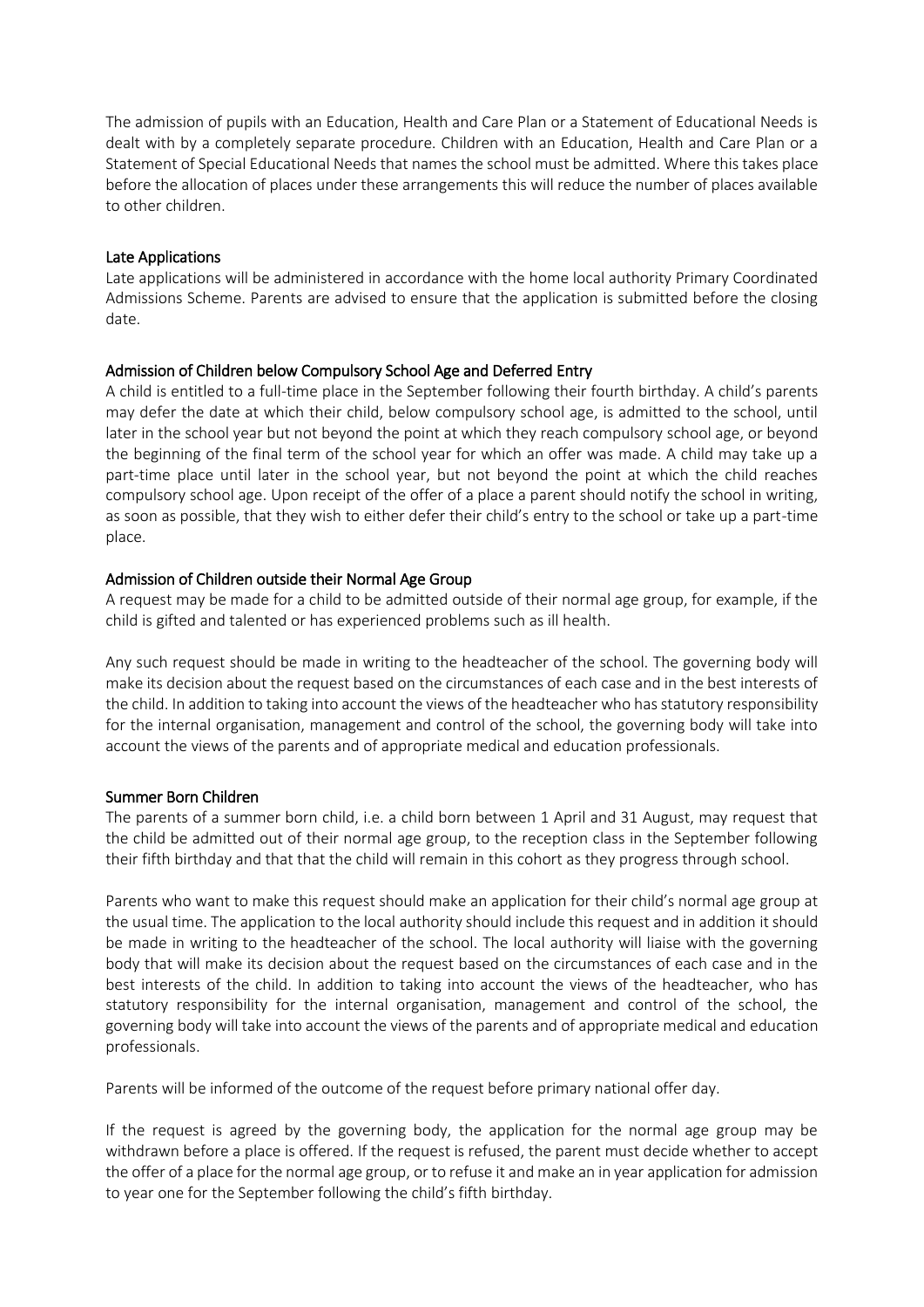Where a parent's request is agreed, they must make a new application as part of the main admissions round the following year.

One admission authority cannot be required to honour a decision made by another admission authority on admission out of the normal age group. Parents, therefore, should consider whether to request admission out of the normal year group at all their preference schools, rather than just their first preference schools.

#### Waiting Lists

In addition to their right of appeal, applicants will be offered the opportunity to be placed on a waiting list. This waiting list will be maintained in order of the oversubscription criteria set out below and not in the order in which applications are received or added to the list. Waiting lists for admission will operate throughout the school year. The waiting list will be held open until the last day of the summer term. Inclusion on the school's waiting list does not mean that a place will eventually become available.

#### Infant Class Size Regulations

Infant classes may not, by law, contain more than 30 pupils with a single qualified teacher (subject to the provisions in the School Admissions Code for 'excepted children'). Parents do have a right of appeal in accordance with the infant class size regulations if the school is oversubscribed and their child is refused a place.

The governing body will, where logistically possible, admit twins and all siblings from multiple births where one of the children is the last child ranked within the school's PAN.

#### In-Year Applications

An application can be made for a place for a child at any time outside the admission round and the child will be admitted where there are available places. For information on making an in-year application, parents should contact the local authority admission team at School Places and Admissions, Children and Young People's Services, County Hall, Durham, County Durham, DH1 5UJ on 03000 265 896 or by email at schooladmissions@durham.gov.uk . Parents will be advised of the outcome of their application in writing.

Where there are places available but more applications than places, the published oversubscription criteria, as set out above, will be applied.

If there are no places available, a request can be made that the child is added to the waiting list (see above).

The parent has the right of appeal to an independent appeal panel if refused a place.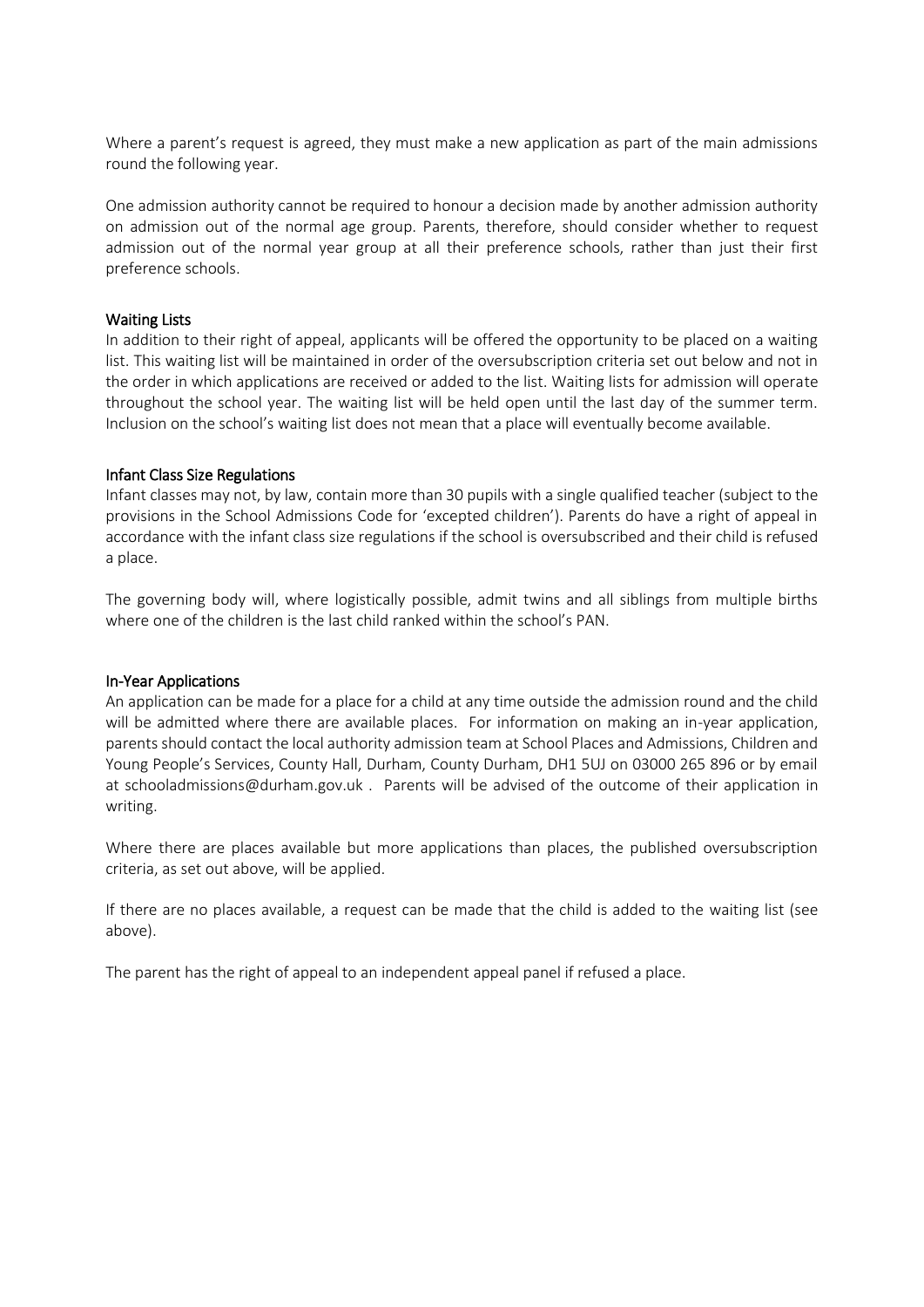# Right of Appeal

Where a parent has been notified that a place is not available for a child, every effort will be made by the local authority to help the parent to find a place in a suitable alternative school. Parents who are refused a place have a statutory right of appeal. Further details of the appeals process are available by writing to the chair of governors at the school address.

## Fair Access Protocol

The school is committed to taking its fair share of children who are vulnerable and/or hard to place, as set out in locally agreed protocols. Accordingly, outside the normal admission round the governing body is empowered to give absolute priority to a child where admission is requested under any local protocol that has been agreed by both the diocese and the governing body for the current school year. The governing body has this power, even when admitting the child would mean exceeding the published admission number (subject to the infant class size exceptions).

## False evidence

The governing body reserves the right to withdraw the offer of a place or, where a child is already attending the school, the place itself, where it is satisfied that the offer or place was obtained by deception.

# Oversubscription Criteria

Where there are more applications for places than the number of places available, places will be offered according to the following order of priority.

*First priority in each category will be given to children who will have an older sibling attending the school in September 2020.*

- 1. Catholic looked after and previously looked after children. (see notes 2 & 3)
- 2. Catholic children who are resident in the parishes of Our Lady of Perpetual Succour & St Thomas of Canterbury Parish, Willington.. (see note 3)
- 3. Other Catholic children. (see note 3)
- 4. Other looked after and previously looked after children. (see note 2)
- 5. Catechumens and members of an Eastern Christian Church. (see notes 4 & 5)
- 6. Children of other Christian denominations whose membership is evidenced by a minister or faith leader. (see note 6)
- 7. Children of other faiths whose membership is evidenced by a minister or faith leader. (see note 7)
- 8. Any other children.

# Tie Breaker

Where there are places available for some, but not all applicants within a particular criterion priority will be given to children living closest to the school determined by the shortest distance. In assessing home to school distance the LA uses a Geographic Information System (GIS) to identify and measure the shortest route utilising only the Ordnance Survey Integrated Transport Network (ITN) and Urban Paths Network (UPN) which are national recognised datasets. The LA will not include any other routes or any other method of measurement. Routes are measured from the centre point\* of the child's house, or in the case of a flat from the centre point\* of the building, to the nearest school site entrance. In all cases the GIS identifies the route to be measured by connecting in a straight line the centre point\* of the child's house to the closest point on the nearest route on the ITN/UPN.

\* In accordance with the co-ordinates of the Basic Land and Property Unit on the National Land and Property Gazetteer.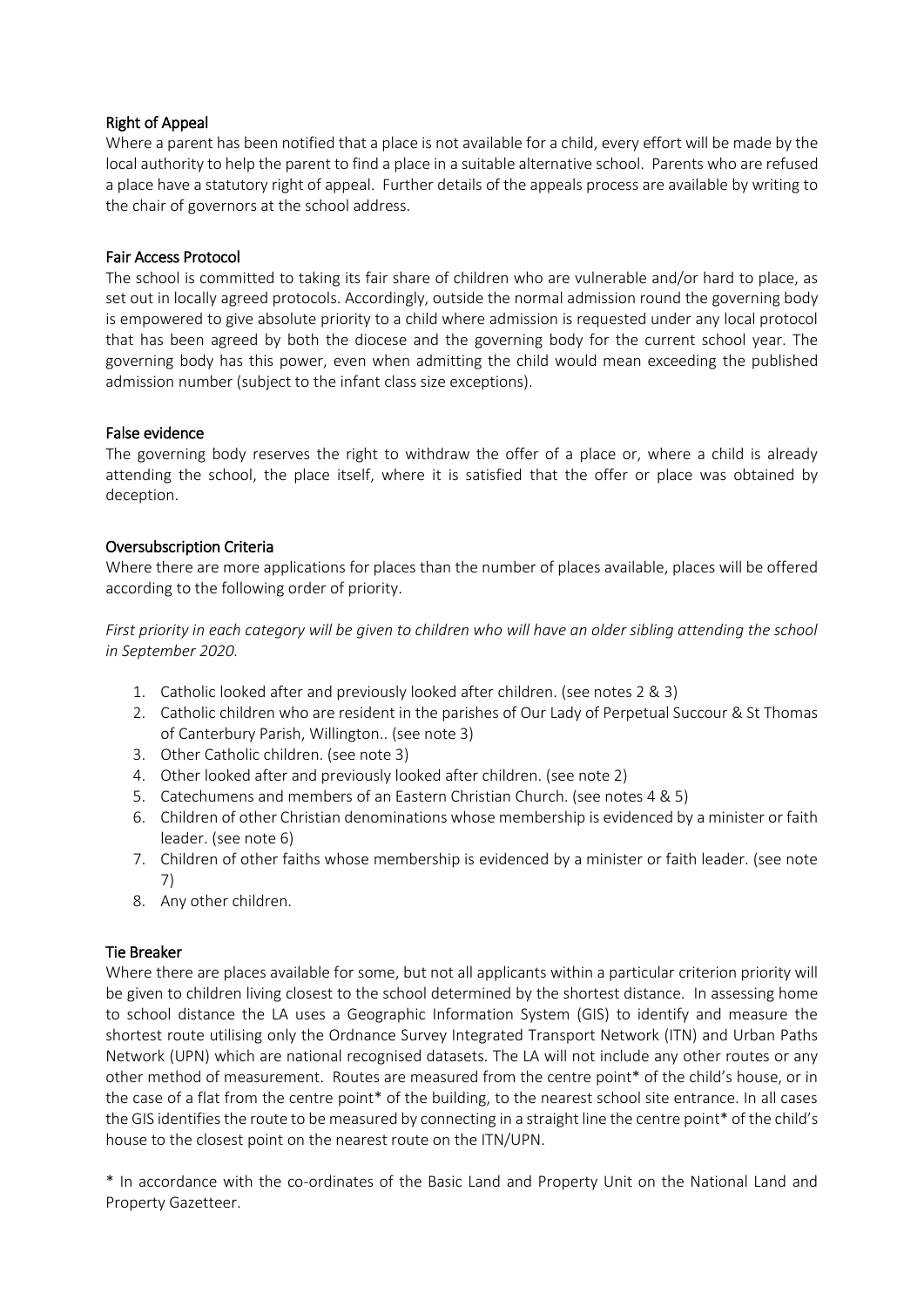In the event of distances being the same for two or more children where this would determine the last place to be allocated, random allocation will be carried out in a public place and supervised by a person independent of the school.

# *Notes and definitions*

- 1. A Statement of Special Educational Needs is a statement made by the local authority under section 324 of the Education Act 1996, specifying the special educational provision for a child. An Education, Health and Care Plan is a plan made by the local authority under section 37 of the Children and Families Act 2014, specifying the special educational provision required for a child.
- 2. A looked after child has the same meaning as in section 22(1) of the Children Act 1989, and means any child who is (a) in the care of a local authority or (b) being provided with accommodation by them in the exercise of their social services functions (e.g. children with foster parents) at the time of making application to the school.

A previously looked after child is a child who was looked after, but ceased to be so because he or she was adopted, or became subject to a child arrangements order or special guardianship order.

3. Catholic means a member of a Church in full communion with the See of Rome. This includes the Eastern Catholic Churches. This will normally be evidenced by a certificate of baptism in a Catholic Church or a certificate of reception into the full communion of the Catholic Church. For the purposes of this policy, it includes a looked after child who is part of a Catholic family where a letter from a priest demonstrates that the child would have been baptised or received if it were not for their status as a looked after child (e.g. a looked after child in the process of adoption by a Catholic family).

For a child to be treated as Catholic, evidence of Catholic baptism or reception into the Church will be required. Those who have difficulty obtaining written evidence of baptism should contact their parish priest who, after consulting with the diocese, will decide how the question of baptism is to be resolved and how written evidence is to be produced in accordance with the law of the Church.

- 4. **Catechumen** means a member of the catechumenate of a Catholic Church. For the purposes of admissions this refers to the child on whose behalf the application is being made. This will normally be evidenced by a certificate of reception into the order of catechumens.
- 5. Eastern Christian Church includes Orthodox Churches, and is normally evidenced by a certificate of baptism or reception from the authorities of that Church. Those who have difficulty obtaining written evidence of baptism or reception should contact the Diocese who will decide how the question of baptism or reception is to be resolved and how written evidence is to be produced in accordance with the law of the Church.
- 6. Children of other Christian denominations means children who belong to other churches and ecclesial communities which, acknowledge God's revelation in Christ, confess the Lord Jesus Christ as God and Saviour according to the Scriptures, and, in obedience to God's will and in the power of the Holy Spirit commit themselves: to seek a deepening of their communion with Christ and with one another in the Church, which is his body; and to fulfil their mission to proclaim the Gospel by common witness and service in the world to the glory of the one God, Father, Son and Holy Spirit. An ecclesial community which on principle has no credal statements in its tradition, is included if it manifests faith in Christ as witnessed to in the Scriptures and is committed to working in the spirit of the above.